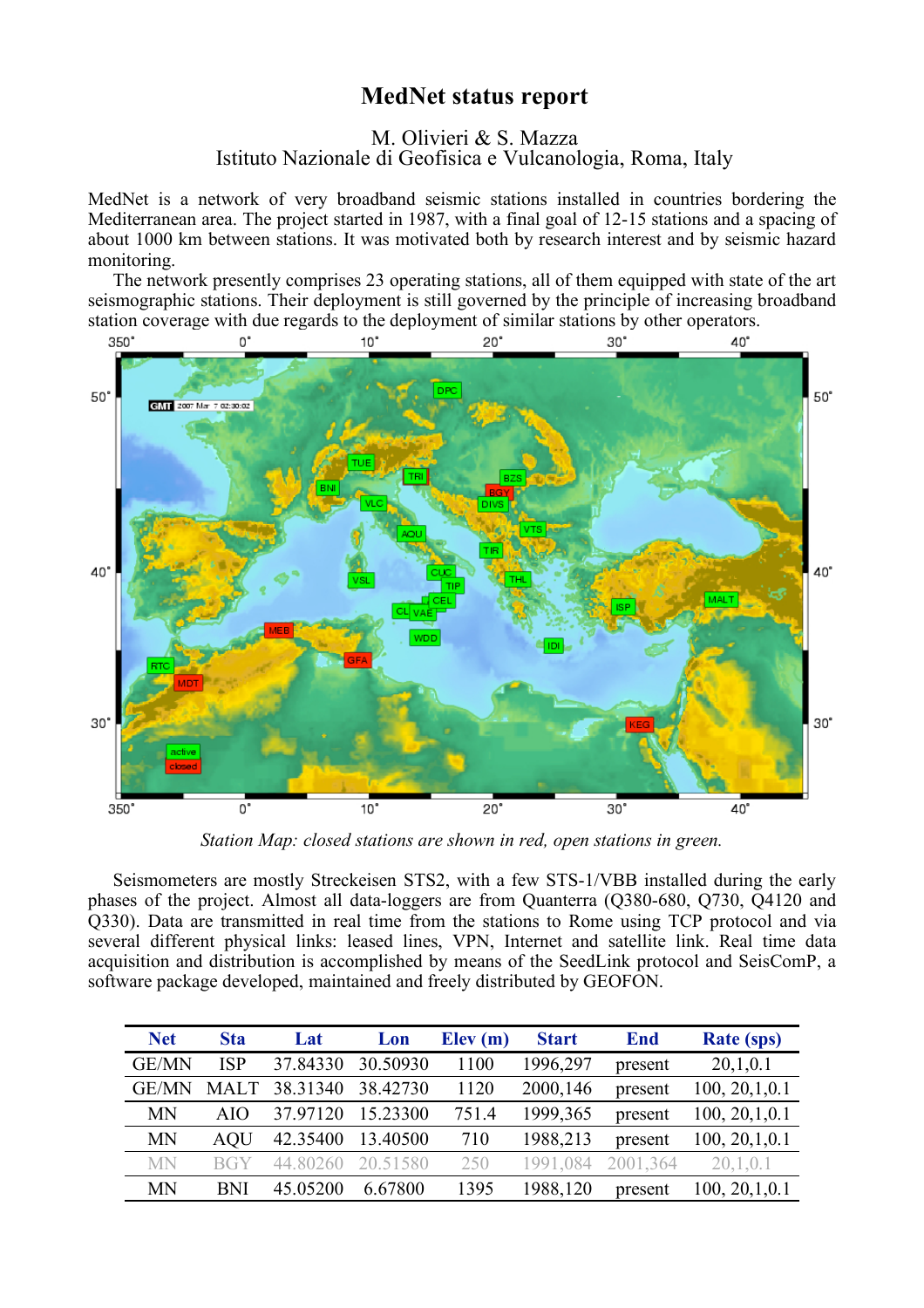| <b>MN</b> | <b>CEL</b>  | 38.26030 | 15.89390   | 702   | 2003,301  | present  | 100, 20, 1, 0.1 |
|-----------|-------------|----------|------------|-------|-----------|----------|-----------------|
| <b>MN</b> | <b>CII</b>  | 41.72300 | 14.30500   | 910   | 1994,291  | 2006,173 | 100, 20, 1, 0.1 |
| <b>MN</b> | <b>CLTB</b> | 37.57800 | 13.21600   | 949   | 2000,250  | present  | 100, 20, 1, 0.1 |
| <b>MN</b> | <b>CUC</b>  | 39.99380 | 15.81550   | 637   | 2003,196  | present  | 100, 20, 1, 0.1 |
| <b>MN</b> | <b>DIVS</b> | 44.09810 | 19.99170   | 1000  | 2005,194  | present  | 20,1,0.1        |
| MN/CZ     | <b>DPC</b>  | 50.35020 | 16.32220   | 748   | 2006,286  | present  | 100, 20, 1, 0.1 |
| <b>MN</b> | <b>GFA</b>  | 34.33800 | 9.07300    | 250   | 1989,160  | 1999,364 | 20,1,0.1        |
| <b>MN</b> | IDI         | 35.28800 | 24.89000   | 750   | 1994,274  | present  | 100, 20, 1, 0.1 |
| <b>MN</b> | <b>KEG</b>  | 29.92750 | 31.82920   | 460   | 1990,336  | 1999,364 | 20,1,0.1        |
| <b>MN</b> | <b>MDT</b>  | 32.81700 | $-4.61400$ | 1200  | 1989,318  | 1999,364 | 20,1,0.1        |
| <b>MN</b> | <b>MEB</b>  | 36.30300 | 2.73000    | 500   | 1992,140  | 1994,242 | 20,1,0.1        |
| <b>MN</b> | <b>RTC</b>  | 33.98810 | $-6.85690$ | 50    | 2002,202  | present  | 20,1,0.1        |
| <b>MN</b> | <b>THL</b>  | 39.56470 | 22.01450   | 107   | 2006,265  | present  | 100, 20, 1, 0.1 |
| <b>MN</b> | <b>TIP</b>  | 39.17940 | 16.75830   | 789   | 2003,252  | present  | 100, 20, 1, 0.1 |
| <b>MN</b> | <b>TIR</b>  | 41.34720 | 19.86310   | 247   | 2004,281  | present  | 100, 20, 1, 0.1 |
| <b>MN</b> | TRI         | 45.70900 | 13.76400   | 161   | 1996,135  | present  | 20,1,0.1        |
| <b>MN</b> | TUE         | 46.47223 | 9.34732    | 1924  | 2001,317  | present  | 100, 20, 1, 0.1 |
| <b>MN</b> | <b>VAE</b>  | 37.46900 | 14.35330   | 735.1 | 1999, 365 | present  | 20,1,0.1        |
| <b>MN</b> | <b>VLC</b>  | 44.15940 | 10.38640   | 555   | 2000,366  | present  | 100, 20, 1, 0.1 |
| <b>MN</b> | <b>VSL</b>  | 39.49600 | 9.37800    | 370   | 1989,199  | present  | 20,1,0.1        |
| <b>MN</b> | <b>VTS</b>  | 42.61800 | 23.23500   | 1490  | 1996,130  | present  | 20,1,0.1        |
| <b>MN</b> | <b>WDD</b>  | 35.83730 | 14.52420   | 44.06 | 1995,186  | present  | 100, 20, 1, 0.1 |
| RO/MN     | <b>BZS</b>  | 45.61660 | 21.61660   | 260   | 2005,345  | present  | 100, 20, 1, 0.1 |

*Station table: closed stations in gray*

Data are distributed following three main routes: the fast, but restricted one of real time distribution (data are exchanged on a one-to-one basis between Institutions and are usually regulated by bilateral agreements), the intermediate one of distributing data grouped by event (available from the mednet web pages http://mednet.ingv.it), and the last one, slow, but very comprehensive, of sending data at users' request via e-mail or ftp, drawing them from the archive, by standard NetDC and AutoDRM protocols (in SEED and GSE formats respectively). The dissemination of station information is ensured by the so-called dataless SEED volumes, i.e. files in SEED format in which all the information regarding a station is reported, that is its location, channels, response functions, etc.

Presently, fully automatic network functions include:

- daily monitoring of state of health;
- data recover after link failures;
- triggered retrieval of event waveforms;
- update of web pages (http://mednet.ingv.it) for events and station information.

Two different techniques for rapid semiautomatic moment tensor solutions are running at MedNet. The first one makes use of the Regional CMT (Arvidsson & Ekström, 1998) routines. The procedure is very stable, but the human intervention is essential. The second procedure is based on Dreger & Romanowicz (1994) TDMT, producing a first unmanned solution, then a successive solution revised by a seismologist. This second approach uses higher frequencies, in order to lower the Mw threshold for which moments are estimated in areas with proper station coverage.

Developments at MedNet are following two main directives:

within the EC Project NERIES, the MedNet Data Center is contributing to the European Integrated Data Archive, providing support and/or backup to the partner institutions, in cooperation with Orfeus, Geofon and Geoscope Data Centers;